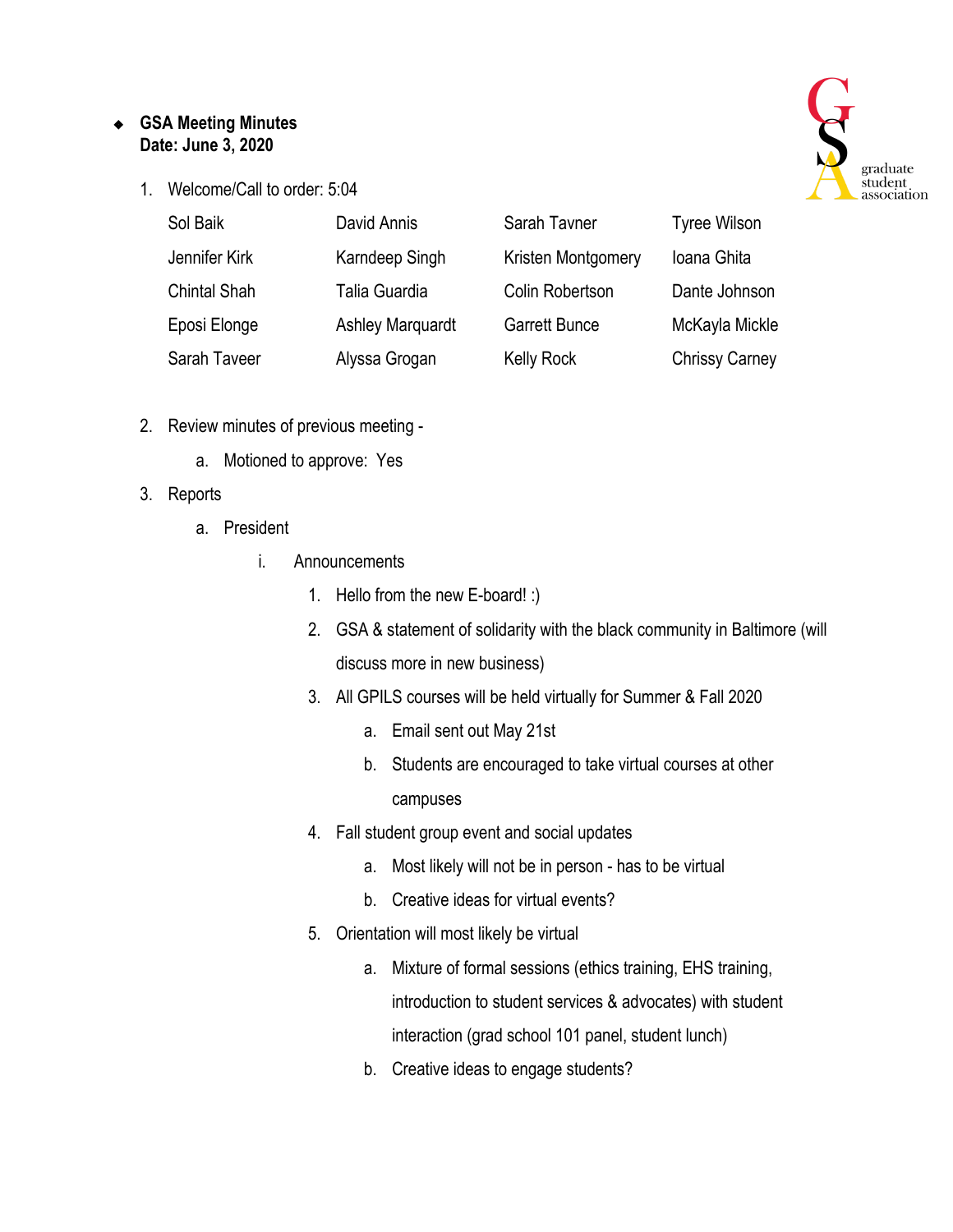- 6. Graduate student-wide recovery phase survey
	- a. Thank you to all reps who have provided responses to the previous surveys for the recovery task force
	- b. We are creating a survey to send out to all graduate students to collect a wide variety of responses (to be sent out on Friday, June 5th)
		- i. Reps please encourage students within your program to fill out the survey
- ii. Meet & Confer Committee- GSA members meet with Grad School Admin staff to talk about student needs and issues
	- 1. Next Meeting (TBD) Recovery task force & president search is the focus currently. Hope to have a meeting before the fall.
	- 2. Agenda items for next meeting:
		- a. Student stipends
		- b. Campus Smoking Policy
		- c. Safety concerns
		- d. Summer and non-semester parking options
		- e. Anything else to be discussed?
- b. Vice President
	- i. Announcements
		- 1. Social Activities Committee:
			- a. All socials are postponed (TBD if we are having events in the fall)
			- b. Virtual Trivia Social: Tentative date: June 18th, 2020 @ 5:30 consider pushing back due to recent events.
				- i. The social will be conducted over WebEx and initially limited in size. This is a new type of event and we want to make sure it is manageable
				- ii. Working on incentives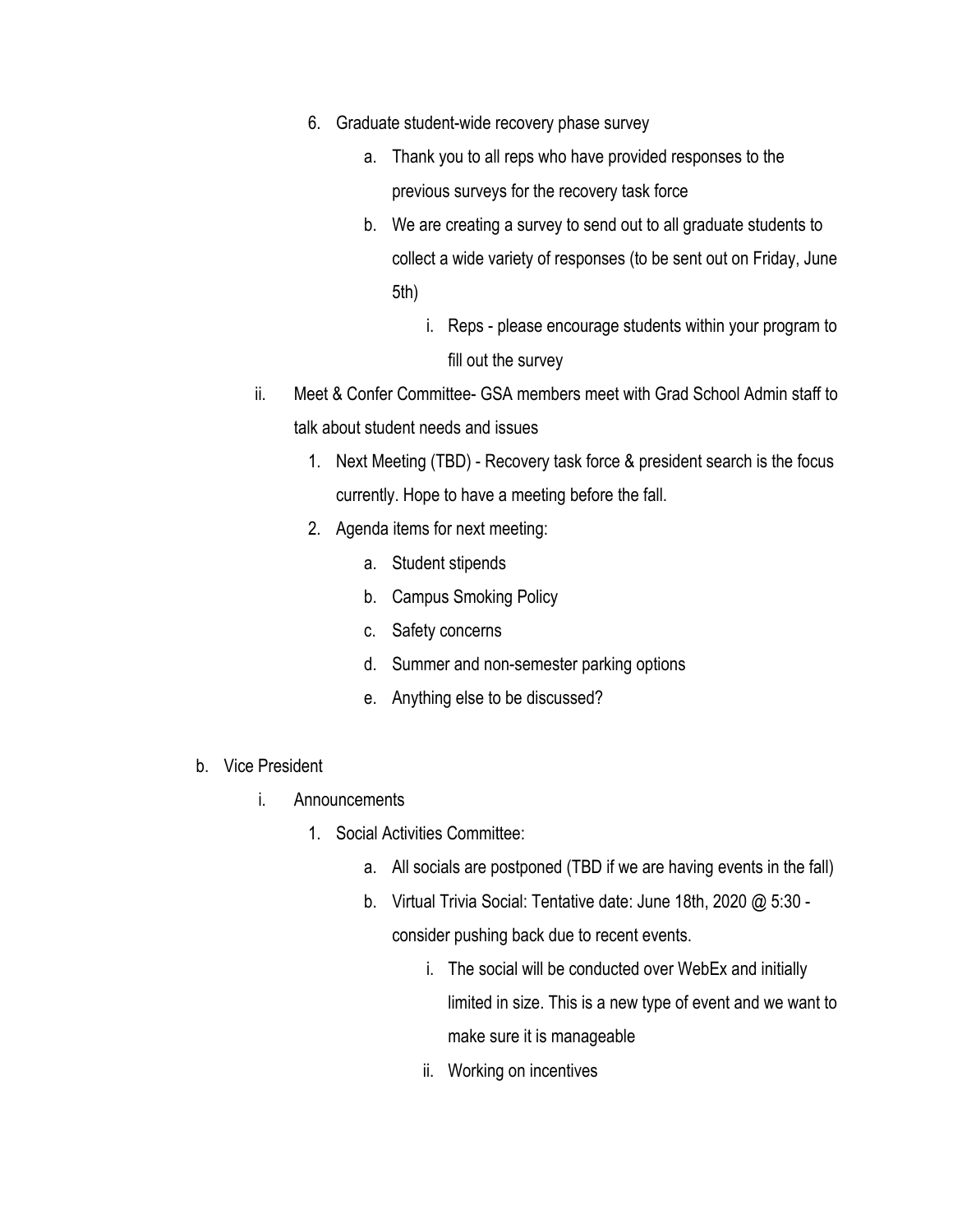- 2. USGA Announcements:
	- a. Any questions or concerns about COVID-19 and UMB? Check out UMB's coronavirus [website](https://www.umaryland.edu/coronavirus/)
	- b. Keep an eye out for UMB virtual events in The Elm or Campus Life Weekly
- c. Treasurer
- 1. Current Balance: \$12,243.26
	- a. Spring budget was cut by 30% due to student fee reimbursement so this amount could go down.
	- b. GRC checks
		- i. Please email [umb.gsa.treasurer@gmail.com](mailto:umb.gsa.treasurer@gmail.com) with the address you'd like me to use.
- 2. Fall Budget is TBD- will talk to Erin about actual budget
- 3. Student Group Funding: ISPE -please contact me for reimbursement
- 4. Updating Travel Reimbursement Putting to Vote-*Postpone voting until we have more information about change in budget Hopefully voting in August*
	- a. Increase maximum amount to \$500
	- b. Include application before attending conferences:
	- c. "Tentative Award Upon Presentation of Receipts. The GSA is accepting travel applications prior to conference attendance on the basis of anticipated costs. The application and corresponding abstract will be judged and given a maximum award value, all travel receipts must be submitted in a single pdf document including conference registration and accepted abstract after the conference in order to receive the funding. Costs reimbursed will not exceed the awarded value. Awards given prior to conference travel can be submitted one application quarter prior to the anticipated travel. Reimbursement based awards will be given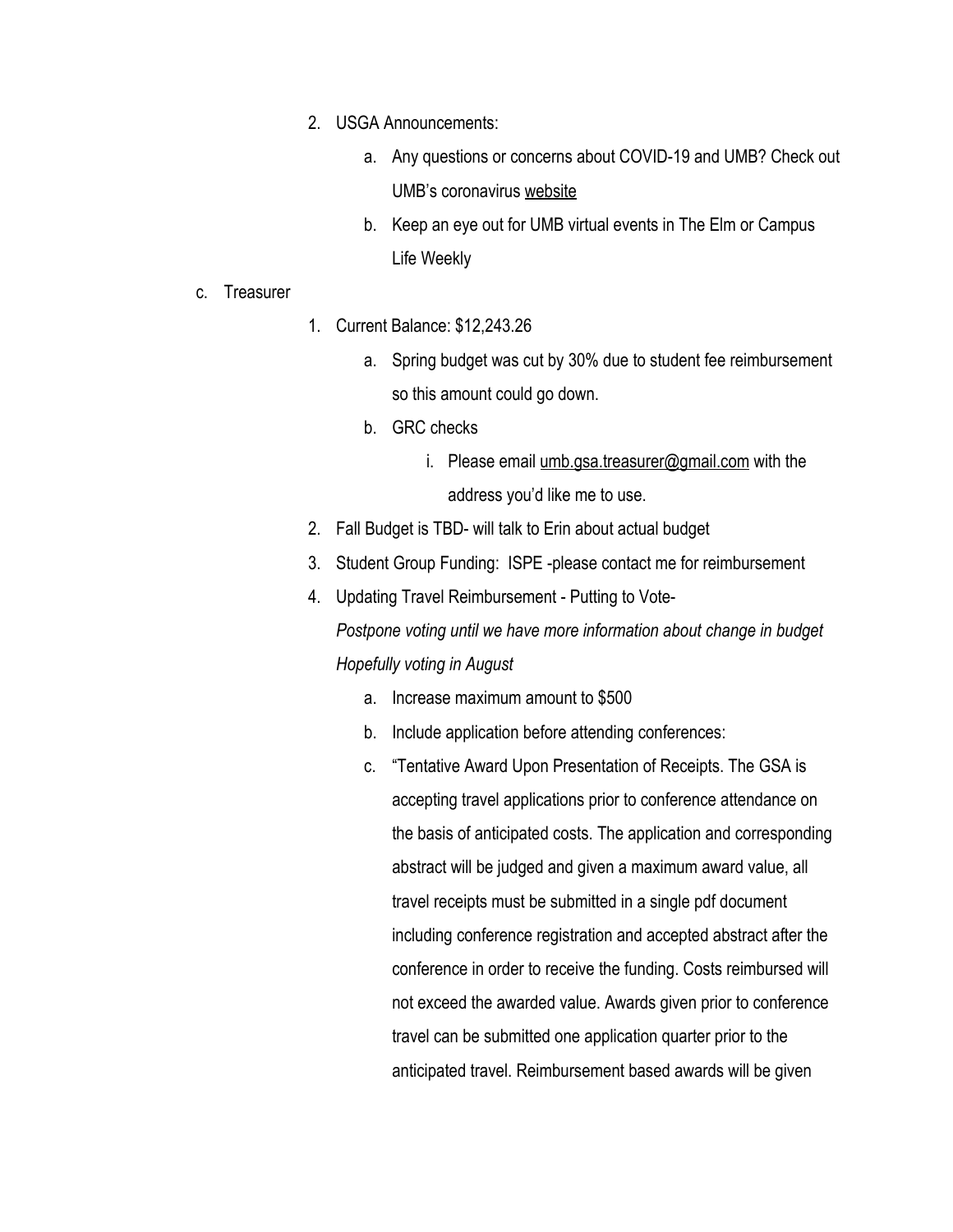precedence in the application Quarter."

- d. When can pre-applications be applied?
	- i. In the Quarter before travel
	- ii. Quarters are 1:July, Aug ,Sept **Due:** Oct 15

2: Oct, Nov, Dec **Due:** Jan 15

3: Jan, Feb, March **Due:** April 15

4: April, May, June **Due:** July 15

- iii. Depending on availability reimbursement awards will be given precedence over pre-applications. The awarded funds are to be taken from the applied quarter (not the traveled quarter), depending on demand the funding quarter may be in the anticipated travel time period.
- d. Secretary
	- i. Announcements:
		- 1. Updating Rep list for 2020/2021

## e. Grad Council rep

- i. Announcements:
	- 1. Outstanding Mentor- Dr. Owen Woodward
- ii. U of M grad council:
	- 1. No meetings til Fall
- f. PR
- i. Announcements:
	- 1. No updates
- ii. Communications Committee
	- 1. No updates
- iii. Volunteer Committee:
	- 1. BARCS have opened the opportunity for people to foster pets in their homes during the outbreak. This can be something worthwhile to avoid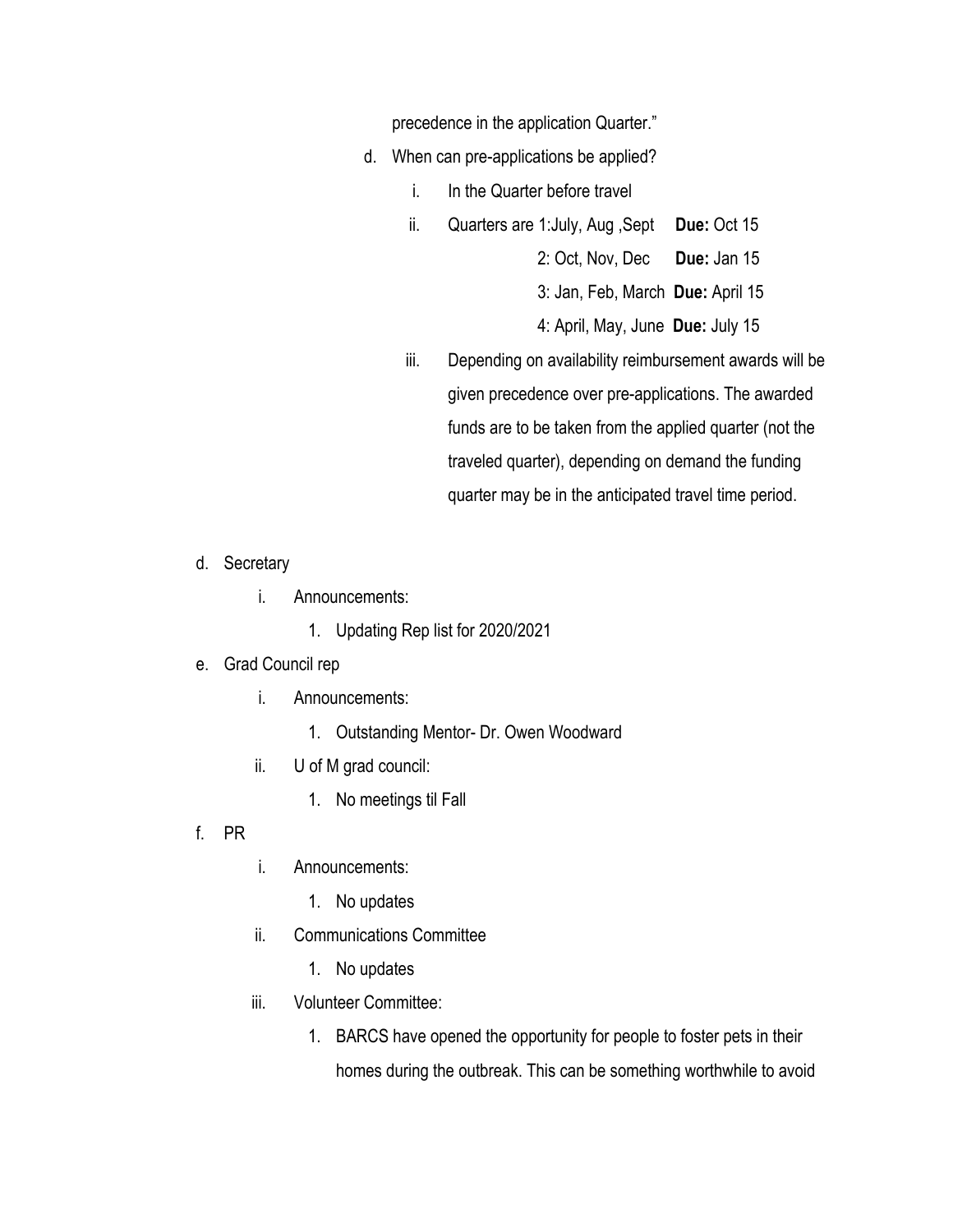having cabin fever. More info will be in the Grad Gazette

- 2. Skype a Scientist is a fun program where families or individuals can reach out to us as scientists and ask general questions in regards to COVID-19 or the person's field of study (Will have more info in the Grad Gazette)
- 3. Groups like CHD have launched "Adopt a Grandparent" which will allow volunteers to do just that. This is to compensate for the loneliness the elderly will have during the time of the pandemic. This campaign may also be interesting to some people (More info will be in the Grad Gazette).
- g. Meyerhoff: No updates
- h. NOVA: No updates
- 4. Old Business:
	- a. Graduate Student Lounge & new graduate school building on hold
	- b. Voting on new travel reimbursement rules on hold
- 5. New Business:
	- a. New E-board
		- i. President Emily Smith
		- ii. Vice President Lauren McCarthy
		- iii. Treasurer Gillian Mbambo
		- iv. Secretary Hadley Bryan
		- v. Public Relations Officer Sydney Ashton
		- vi. Grad Council Rep Katie Gwilliam
	- b. Discussion on how GSA can be active within the community
		- i. Statement of solidarity with the black community in Baltimore
		- ii. Creating Google Doc for resources/comments
- 6. Upcoming Events:
	- a. Creative ideas for virtual events this fall?
- 7. Other Business/Announcements
	- a.